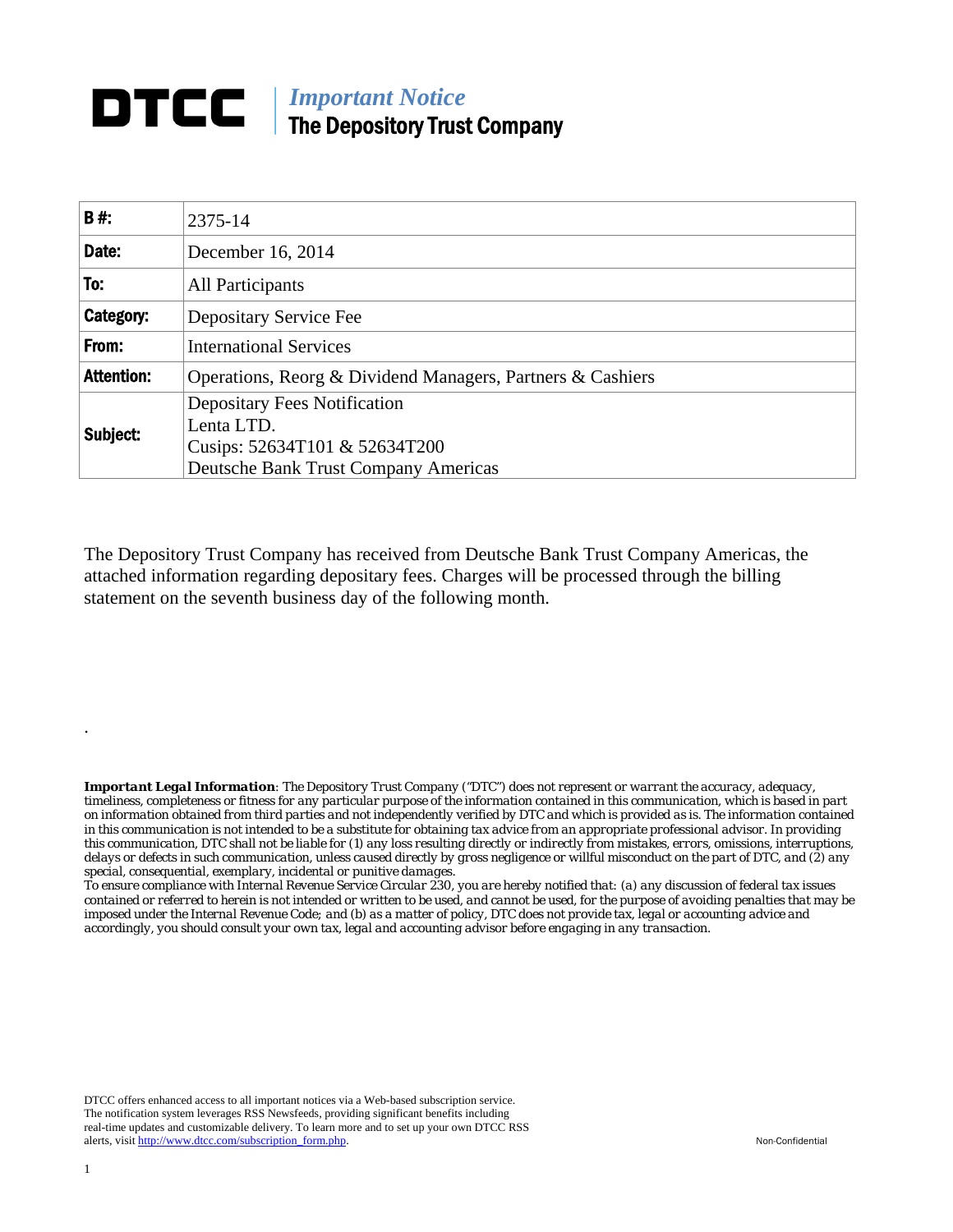Deutsche Bank Luxembourg S.A.

## *DEPOSITARY RECEIPTS*

To: Holders of Rule 144A and Regulation S Global Depositary Receipts (GDRs) issued in respect of ordinary shares of Lenta Ltd.

| 144A Cusip: 52634T101   | Reg S Cusip: 52634T200   |
|-------------------------|--------------------------|
| 144A ISIN: US52634T1016 | Reg S ISIN: US52634T2006 |

We refer to provisions of the Deposit Agreement (the "Deposit Agreement") dated February 28, 2014 between Lenta Ltd. and Deutsche Bank Luxembourg S.A., as depositary (the "Depositary").

Pursuant to the provisions of Condition 16 of the Deposit Agreement, the Depositary shall be entitled to charge and receive for the operation and maintenance costs associated with the administration of the GDRs an annual fee of U.S.\$0.03 per GDR. Please be advised that the Depositary announces that it has established January 12, 2015 as the record date for determining the persons and/or entities responsible to the Depositary for such annual fee of US\$0.03 per outstanding GDR.

In connection therewith, the Depositary will instruct The Depository Trust Company (DTC) to charge the accounts of each of their respective participants holding Lenta Ltd. Rule 144A GDRs (or interests therein) and Euroclear and Clearstream to debit the accounts of each of their respective participants holding Regulations S GDRs (or interests therein), in each case for the amounts owing. DTC, Euroclear and Clearstream participants should debit the accounts of their respective beneficial owner clients as of the January 12, 2015 record date for the amounts owing in connection herewith.

 Deutsche Bank Luxembourg S.A. As Depositary December 10, 2014